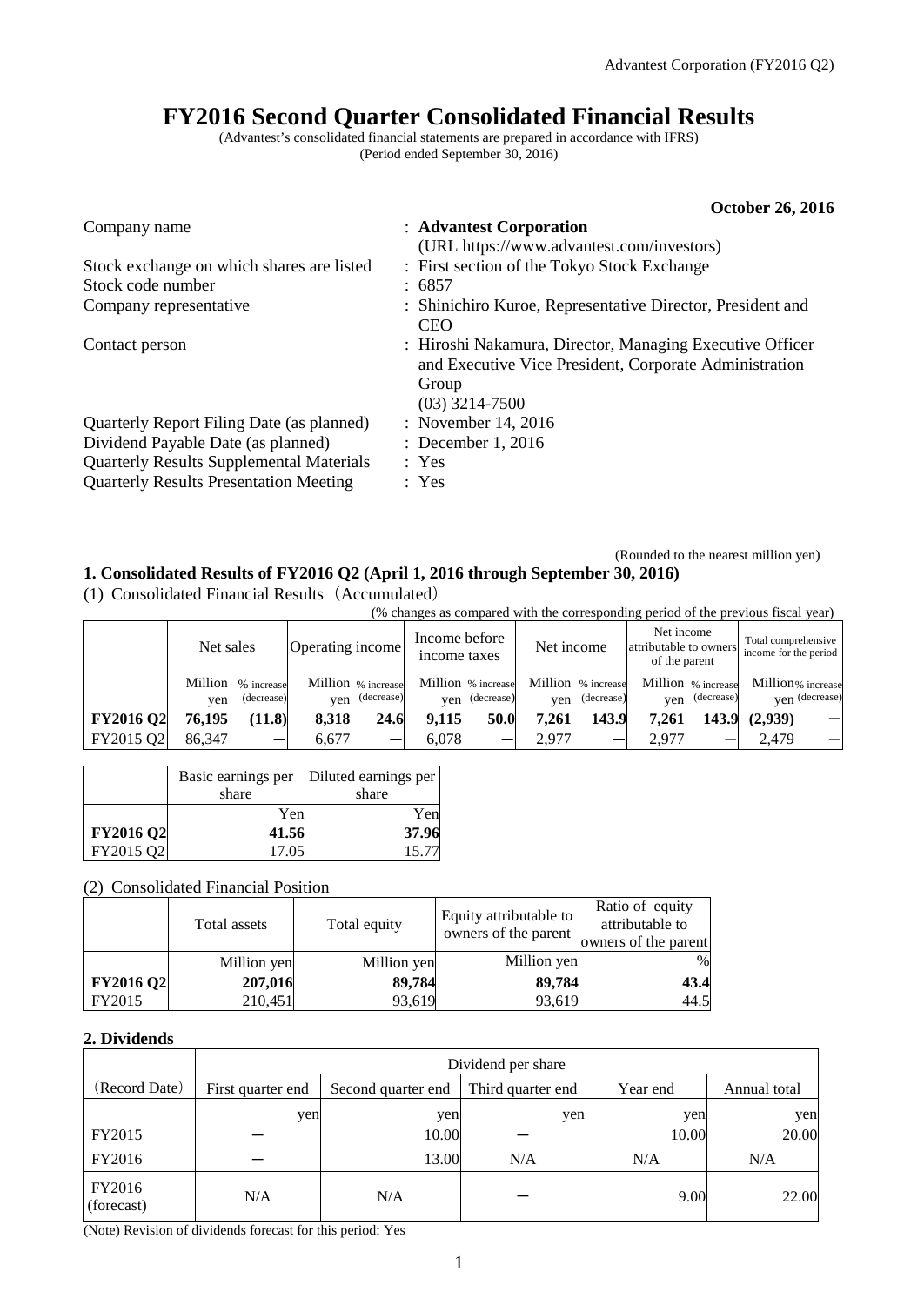#### **3. Projected Results for FY2016 (April 1, 2016 through March 31, 2017)**

|        | (% changes as compared with the corresponding period of the previous fiscal year) |                                   |                               |                |                                                          |                             |  |  |
|--------|-----------------------------------------------------------------------------------|-----------------------------------|-------------------------------|----------------|----------------------------------------------------------|-----------------------------|--|--|
|        | Net sales                                                                         | <b>Operating</b><br><i>n</i> come | Income before<br>income taxes | Net income     | Net income<br>attributable to<br>Owners of the<br>parent | Basic earnings per<br>share |  |  |
|        | Million<br>$\%$<br>ven                                                            | Million<br>$\%$<br>ven            | Million<br>$\%$<br>yen        | Million<br>yen | Million<br>$\%$<br>yen                                   | Yen                         |  |  |
| FY2016 | 156,000 (3.8)                                                                     | 14,500<br>15.1                    | 15.300<br>30.0                | 12.000<br>79.3 | 79.3<br>12,000                                           | 68.69                       |  |  |

(Note) Revision of projected results for this period: Yes

Please see "(3) Prospects for the Current Fiscal Year" on page 7 for details.

## **4. Others**

- (1) Material changes in subsidiaries during this period (changes in scope of consolidation resulting from changes in subsidiaries): No
- (2) Changes in accounting policies and accounting estimates
	- 1) Changes in accounting policies required by IFRS: None
	- 2) Changes arising from factors other than 1: None
	- 3) Changes in accounting estimates: None
- (3) Number of issued and outstanding share (ordinary share):
	- 1) Number of issued and outstanding share at the end of each fiscal period (including treasury share):
	- FY2016 Q2 199,566,770 shares; FY2015 199,566,770 shares.
	- 2) Number of treasury share at the end of each fiscal period:
	- FY2016 Q2 24,434,460 shares; FY2015 24,994,162 shares.
	- 3) Average number of outstanding share for each period (cumulative term): FY2016 Q2 174,692,143 shares; FY2015 Q2 174,565,559 shares.

#### **Status of Quarterly Review Procedures**

This quarterly financial results report is not subject to quarterly review procedures by independent auditors under Japan's Financial Instruments and Exchange Law. At the time of release of this report, such quarterly review procedures under the Financial Instruments and Exchange Law have not been completed.

#### **Explanation on the Appropriate Use of Future Earnings Projections and Other Special Instructions**

Advantest Corporation adopted International Financial Reporting Standards ("IFRS") for the consolidated financial statements starting with its annual securities report with respect to the fiscal year ended March 31, 2016. Accordingly, the consolidated financial statements for the corresponding period of the previous fiscal year in this document are also presented in accordance with IFRS.

This document contains "forward-looking statements" that are based on Advantest's current expectations, estimates and projections. These forward-looking statements are subject to known and unknown risks, uncertainties and other factors that may cause Advantest's actual results, levels of activities, performance or achievements to be materially different from those expressed or implied by such forward-looking statements. These factors include: (i) changes in demand for the products and services produced and offered by Advantest's customers, including semiconductors, communications services and electronic goods; (ii) circumstances relating to Advantest's investment in technology, including its ability to timely develop products that meet the changing needs of semiconductor manufacturers, communications network equipment and components makers and service providers; (iii) significant changes in the competitive environment in the major markets where Advantest purchases materials, components and supplies for the production of its products or where its products are produced, distributed or sold; and (iv) changes in economic conditions, currency exchange rates or political stability in the major markets where Advantest procures materials, components and supplies for the production of its principal products or where its products are produced, distributed or sold.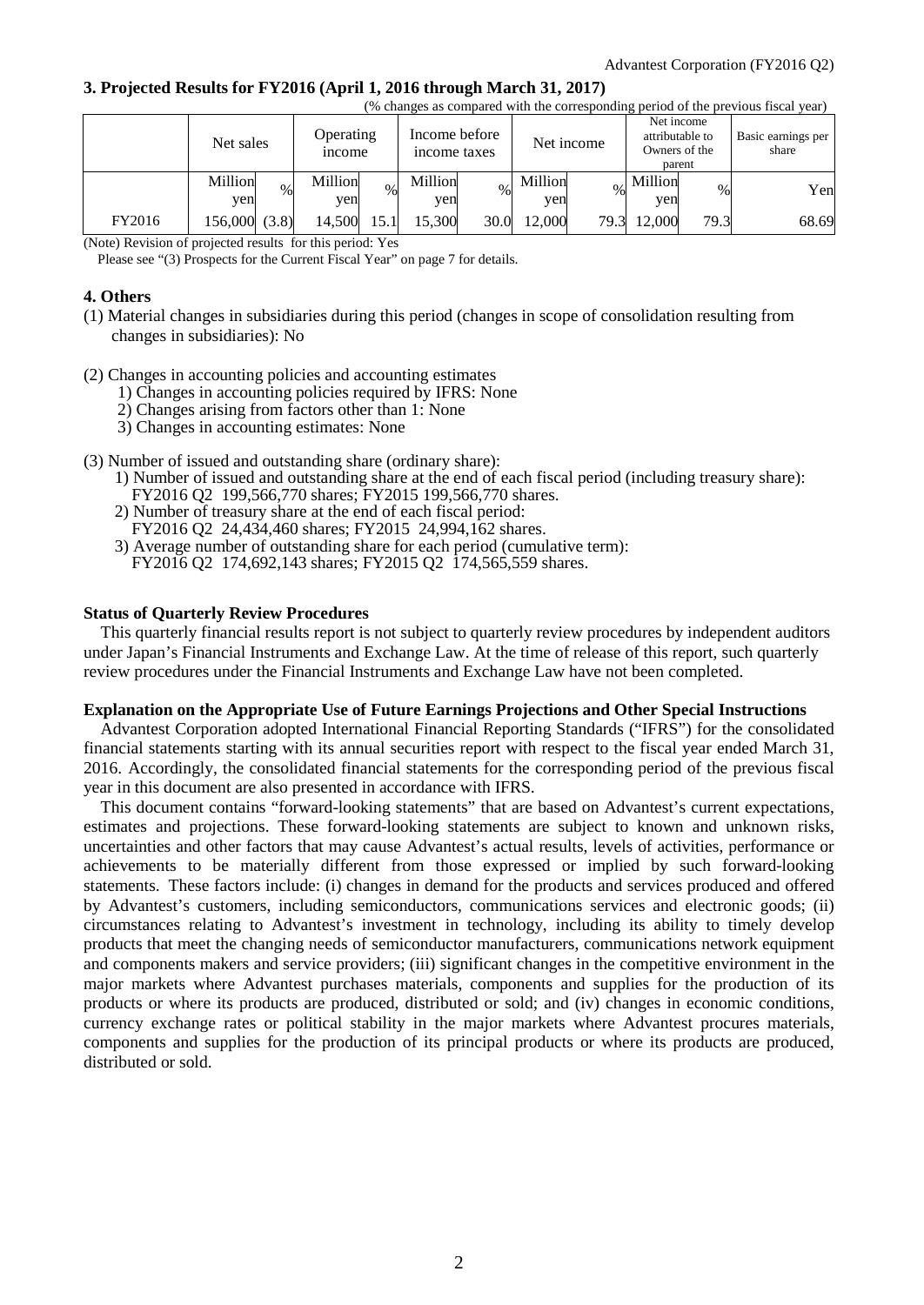# **Contents**

|                                                                                                                                                                         | P. 4<br>$P_4$<br>$P_{0}$ 6<br>P. 7 |
|-------------------------------------------------------------------------------------------------------------------------------------------------------------------------|------------------------------------|
| (1) Condensed Consolidated Statements of Financial Position ·····················<br>(2) Condensed Consolidated Statements of Profit or Loss and Condensed Consolidated | P. 8<br>$P \cdot 8$                |
|                                                                                                                                                                         | P.10                               |
| (3) Condensed Consolidated Statements of Changes in Equity                                                                                                              | P.13                               |
| (4) Condensed Consolidated Statements of Cash Flows                                                                                                                     | P.14                               |
|                                                                                                                                                                         | P.15                               |
|                                                                                                                                                                         | P 15                               |
|                                                                                                                                                                         | P.15                               |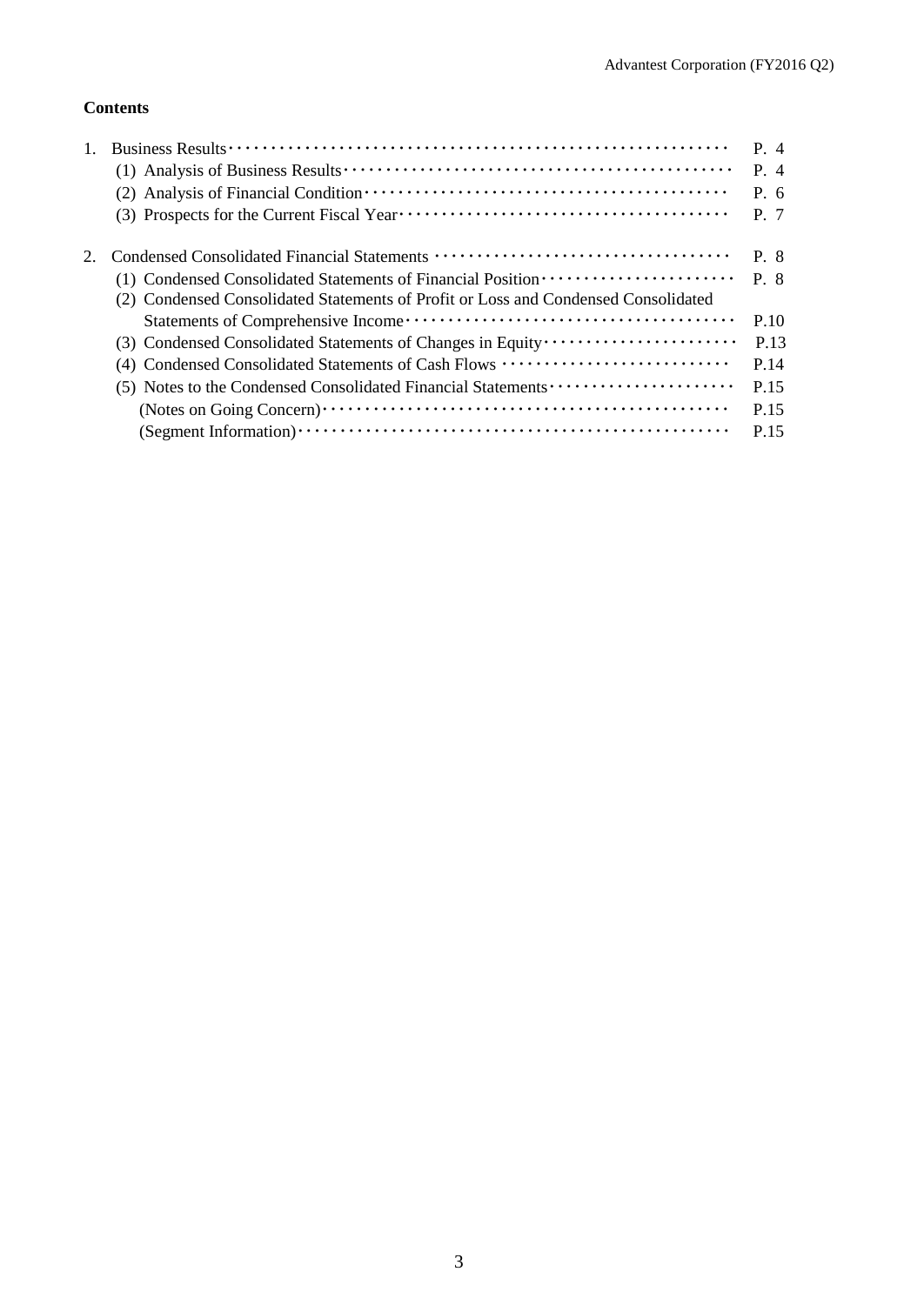## 1. Business Results

## (1) Analysis of Business Results

Consolidated Financial Results of FY2016 Q2 (April 1, 2016 through September 30, 2016)

|                            |                                        |                                        | (in billion yen)                                                                                    |
|----------------------------|----------------------------------------|----------------------------------------|-----------------------------------------------------------------------------------------------------|
|                            | Six months ended<br>September 30, 2015 | Six months ended<br>September 30, 2016 | As compared to the<br>corresponding period of<br>the previous<br>fiscal year<br>increase (decrease) |
| Orders received            | 71.1                                   | 72.3                                   | 1.7%                                                                                                |
| Net sales                  | 86.3                                   | 76.2                                   | $(11.8\%)$                                                                                          |
| Operating income           | 6.7                                    | 8.3                                    | 24.6%                                                                                               |
| Income before income taxes | 6.1                                    | 9.1                                    | 50.0%                                                                                               |
| Net income                 | 3.0                                    | 7.3                                    | 143.9%                                                                                              |

The global economy continued to grow gradually overall in Advantest's first half of fiscal year 2016. Although Chinese economic growth decelerated, strong growth continued in Asia's emerging economies. However, in the developed economies, American economic growth was seen to slow, and even in Europe, where a recovery has been underway, the UK's impending Brexit added an element of uncertainty to the outlook.

Semiconductor-related markets saw increased demand for smartphone-related components, driven by the improving functionality of mid-range and low-end smartphones, increasing sales of the same, and the introduction of new high-end smartphones. As a result, non-memory semiconductor production lines were busy, and semiconductor manufacturers steadily invested in production capacity expansion. In the memory sector, likewise, demand of data centers and smartphones continued to grow, and semiconductor manufacturers stepped up their capital investments.

Average currency exchange rates in the period were 1 USD to 107 JPY (122 JPY in the corresponding period of the previous fiscal year) and 1 EUR to 120 JPY (134 JPY in the corresponding period of the previous fiscal year).

Under this business environment, Advantest sought to capture orders for logic semiconductor testers and other products currently enjoying strong demand. As a result, orders received were (Y)72.3 billion (1.7% increase in comparison to the corresponding period of the previous fiscal year), approximately the same level with the corresponding period of the previous fiscal year, despite the impact of deteriorating currency exchange rates. Net sales were (Y) 76.2 billion (11.8% decrease in comparison to the corresponding period of the previous fiscal year). Profits were also negatively affected by yen appreciation, but our product mix contained a greater proportion of highly profitable products than in the corresponding period of the previous fiscal year, resulting in operating income of (Y) 8.3 billion (24.6% increase in comparison to the corresponding period of the previous fiscal year), and income before income taxes of (Y) 9.1 billion (50.0% increase in comparison to the corresponding period of the previous fiscal year). Net income was (Y) 7.3 billion (143.9% increase in comparison to the corresponding period of the previous fiscal year). The percentage of net sales to overseas customers was 89.1% (94.2% in the corresponding period of the previous fiscal year).

Conditions of business segments are described below.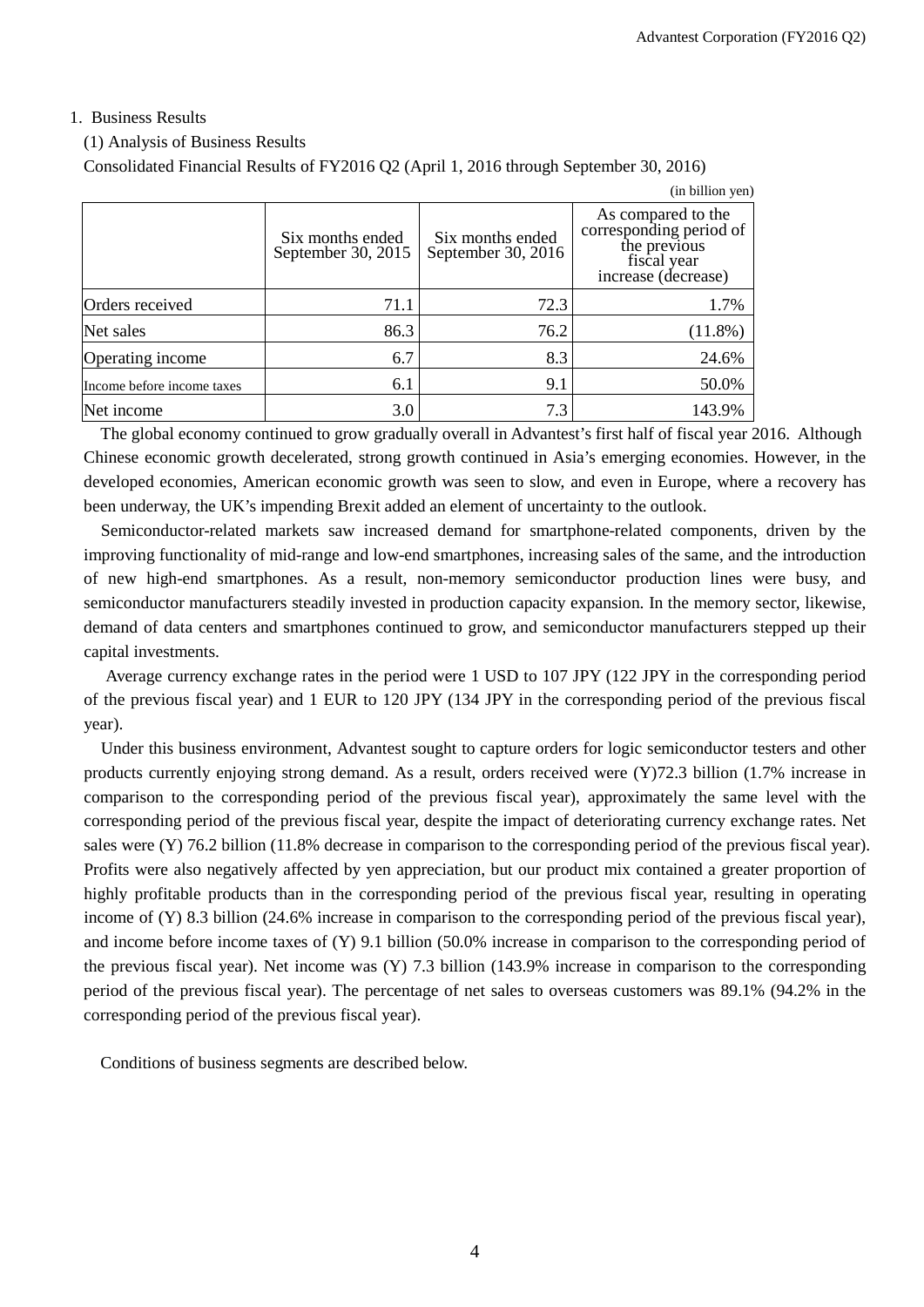|                 |                                        |                                        | (in billion yen)                                                                                    |
|-----------------|----------------------------------------|----------------------------------------|-----------------------------------------------------------------------------------------------------|
|                 | Six months ended<br>September 30, 2015 | Six months ended<br>September 30, 2016 | As compared to the<br>corresponding period of<br>the previous<br>fiscal vear<br>increase (decrease) |
| Orders received | 39.0                                   | 47.1                                   | 20.5%                                                                                               |
| Net sales       | 51.0                                   | 51.3                                   | 0.7%                                                                                                |
| Segment income  | 2.8                                    | 11.5                                   | 314.8%                                                                                              |

<Semiconductor and Component Test System Segment>

The Semiconductor and Component Test System Segment saw increased demand for non-memory test systems as customers boosted their production of logic semiconductors for mid-range and low-end smartphones. As a result, sales grew significantly, even amid the negative effects of yen appreciation. However, the prolonged fall in memory device prices suppressed customer investment in the memory sector at the outset of the first half of the fiscal year, and sales of memory test systems were sluggish.

As a result of the above, orders received were (Y) 47.1 billion (20.5% increase in comparison to the corresponding period of the previous fiscal year), net sales were (Y) 51.3 billion (0.7% increase in comparison to the corresponding period of the previous fiscal year), and segment income was (Y) 11.5 billion (314.8% increase in comparison to the corresponding period of the previous fiscal year).

 $\langle$  Mechatronics System Segment $\langle$ 

|                 |                                        |                                        | (in billion yen)                                                                                    |
|-----------------|----------------------------------------|----------------------------------------|-----------------------------------------------------------------------------------------------------|
|                 | Six months ended<br>September 30, 2015 | Six months ended<br>September 30, 2016 | As compared to the<br>corresponding period of<br>the previous<br>fiscal year<br>increase (decrease) |
| Orders received | 17.8                                   | 11.4                                   | $(36.0\%)$                                                                                          |
| Net sales       | 20.2                                   | 10.9                                   | $(46.0\%)$                                                                                          |
| Segment income  | 4.2                                    | (1.4)                                  |                                                                                                     |

The Mechatronics System Segment saw sales of device interfaces, which strongly correlate with memory test system demand, fall as DRAM semiconductor manufacturers shrunk the investment in the capacity expansions compared to the corresponding period of the previous fiscal year. Nanotechnology sales also contracted yearover-year owing to the timing of major customers' process shrink schedules.

As a result of the above, orders received were (Y) 11.4 billion (36.0% decrease in comparison to the corresponding period of the previous fiscal year), net sales were (Y) 10.9 billion (46.0% decrease in comparison to the corresponding period of the previous fiscal year), and segment loss was (Y) 1.4 billion ((Y) 5.6 billion decline in comparison to the corresponding period of the previous fiscal year).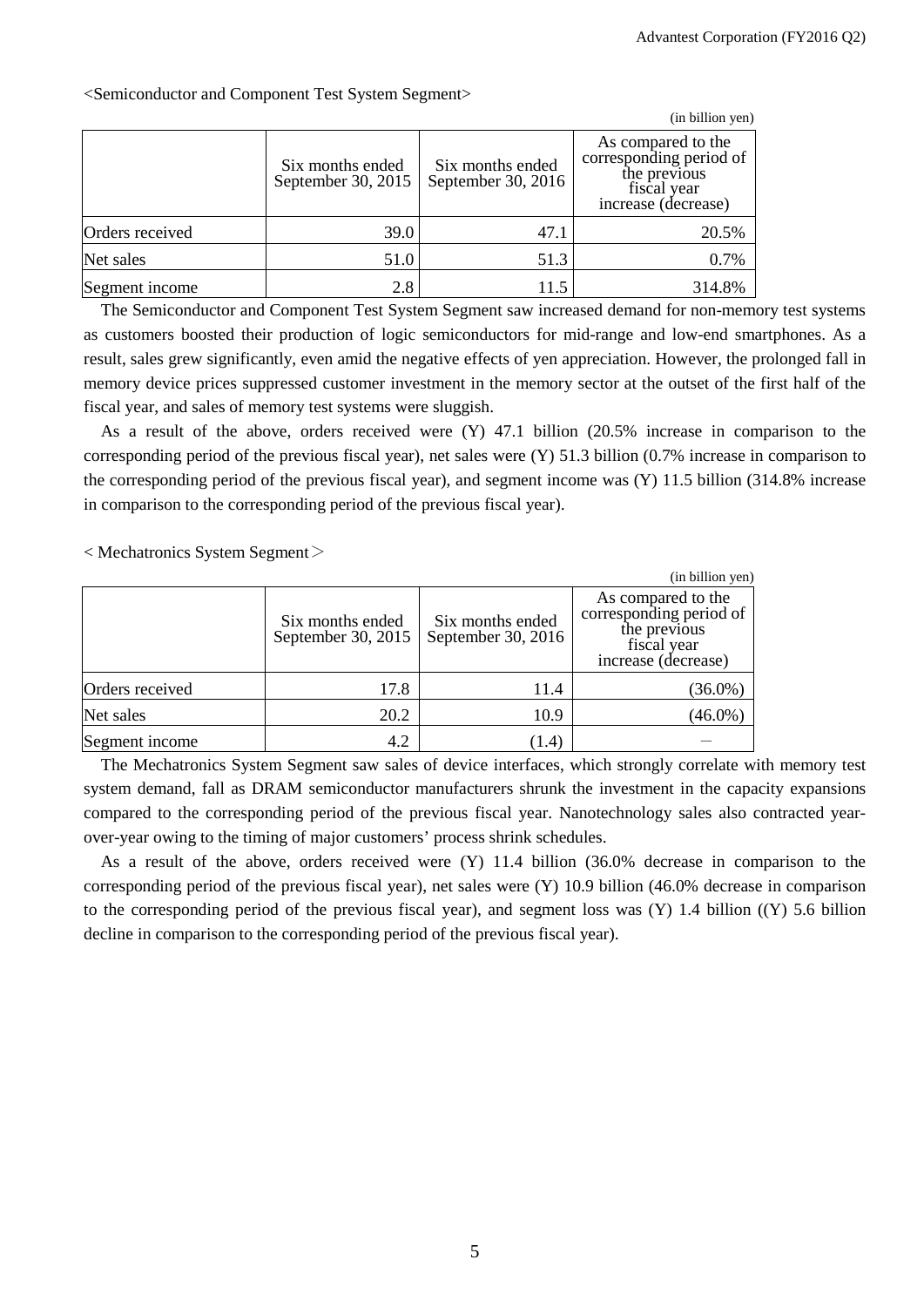|                 |                                        |                                        | (in billion yen)                                                                                    |
|-----------------|----------------------------------------|----------------------------------------|-----------------------------------------------------------------------------------------------------|
|                 | Six months ended<br>September 30, 2015 | Six months ended<br>September 30, 2016 | As compared to the<br>corresponding period of<br>the previous<br>fiscal year<br>increase (decrease) |
| Orders received | 14.2                                   | 13.8                                   | $(2.8\%)$                                                                                           |
| Net sales       | 15.2                                   | 14.0                                   | $(8.1\%)$                                                                                           |
| Segment income  | 2.4                                    | 1.6                                    | $(34.0\%)$                                                                                          |

The Services, Support and Others Segment was also impacted by yen appreciation. However, field services demand remained solid amidst high utilization rates across customers' production lines.

As a result of the above, orders received were (Y) 13.8 billion (2.8% decrease in comparison to the corresponding period of the previous fiscal year), net sales were (Y) 14.0 billion (8.1% decrease in comparison to the corresponding period of the previous fiscal year), and segment income was (Y) 1.6 billion (34.0% decrease in comparison to the corresponding period of the previous fiscal year).

#### (2) Analysis of Financial Condition

Total assets at September 30, 2016 amounted to (Y) 207.0 billion, a decrease of (Y) 3.4 billion compared to March 31, 2016, primarily due to a decrease of (Y) 9.0 billion, (Y) 1.2 billion and (Y) 1.8 billion in trade and other receivables, property, plant and equipment, goodwill and intangible assets, respectively, offset by an increase of  $(Y)$  9.7 billion in Cash and cash equivalents. The amount of total liabilities was  $(Y)$  117.2 billion, an increase of (Y) 0.4 billion compared to March 31, 2016. Total Equity was (Y) 89.8 billion. Ratio of equity attributable to owners of the parent was 43.4%, a decrease of 1.1 percentage points from March 31, 2016.

## (Cash Flow Condition)

Cash and cash equivalents held at September 30, 2016 were (Y) 95.1 billion, an increase of (Y) 9.7 billion from March 31, 2016. Significant cash flows during the first half of this fiscal year and their causes are described below.

Net cash provided by operating activities was  $(Y)$  18.2 billion (net cash inflow of  $(Y)$  1.5 billion in the corresponding period of the previous fiscal year). This amount was primarily attributable to a decrease of (Y) 8.0 billion in trade and other receivables, income taxes paid of (Y) 2.2 billion and adjustments of non cash items such as depreciation and amortization in addition to the income before income taxes of  $(Y)$  9.1 billion.

Net cash used in investing activities was (Y) 1.4 billion (net cash outflow of (Y) 1.4 billion in the corresponding period of the previous fiscal year). This amount was primarily attributable to payments for acquisition of property, plant and equipment in the amount of (Y) 2.0 billion.

Net cash used in financing activities was  $(Y)$  1.1 billion (net cash outflow of  $(Y)$  11.7 billion in the corresponding period of the previous fiscal year). This amount was primarily attributable to dividends paid of (Y) 1.7 billion.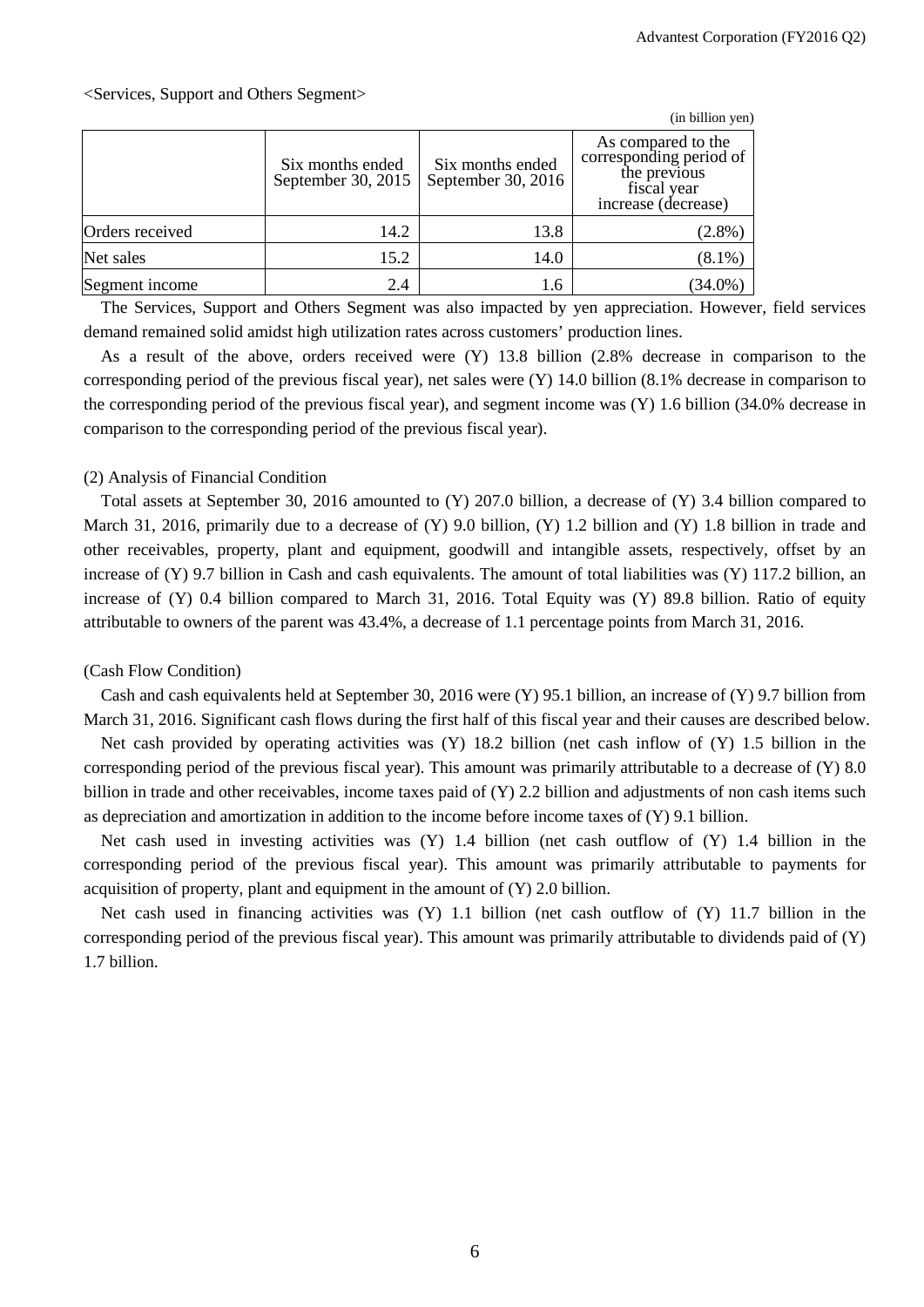#### (3) Prospects for the Current Fiscal Year

The expansion of high-speed wireless networks, the ongoing adoption of smartphones worldwide and the evolution of their performance, and the spread of Advanced Driver Assistance Systems, or ADAS, in the automotive industry, argue that a growing social emphasis on safety and comfort will drive continued growth in the semiconductor industry and related markets.

The outlook for the semiconductor test equipment market, which is Advantest's primary profit base, predicts solid overall demand, against a background of smartphone market growth and high-speed communications infrastructure buildout in China and other emerging economies, regardless of quarterly fluctuations in demand for non-memory test systems. Moreover, the increasing adoption of higher-speed, higher-capacity DRAM and NAND flash memory devices supports expectations that demand for our memory test systems and SSD test systems will grow in the second half of FY2016.

Based on this outlook, Advantest will endeavor to expand our share of the semiconductor test equipment market, to reinforce our semiconductor test equipment peripherals business and new businesses, and to cut costs, with the goal of boosting profits.

As a result, Advantest's consolidated results forecast for FY2016, based on results from our cumulative second fiscal quarter and near-term outlook for each business segment, calls for sales of (Y) 156.0 billion, unchanged from our forecast published in July 2016. However, we now expect operating income of (Y) 14.5 billion (formerly  $(Y)$  11.0 billion), income before income taxes of  $(Y)$  15.3 billion (formerly  $(Y)$  11.5 billion), and net income of (Y) 12.0 billion (formerly (Y) 8.5 billion). These forecasts are based on foreign exchange rates of 100 JPY to 1 USD and 110 JPY to 1 Euro, unchanged from the assumptions published in July 2016.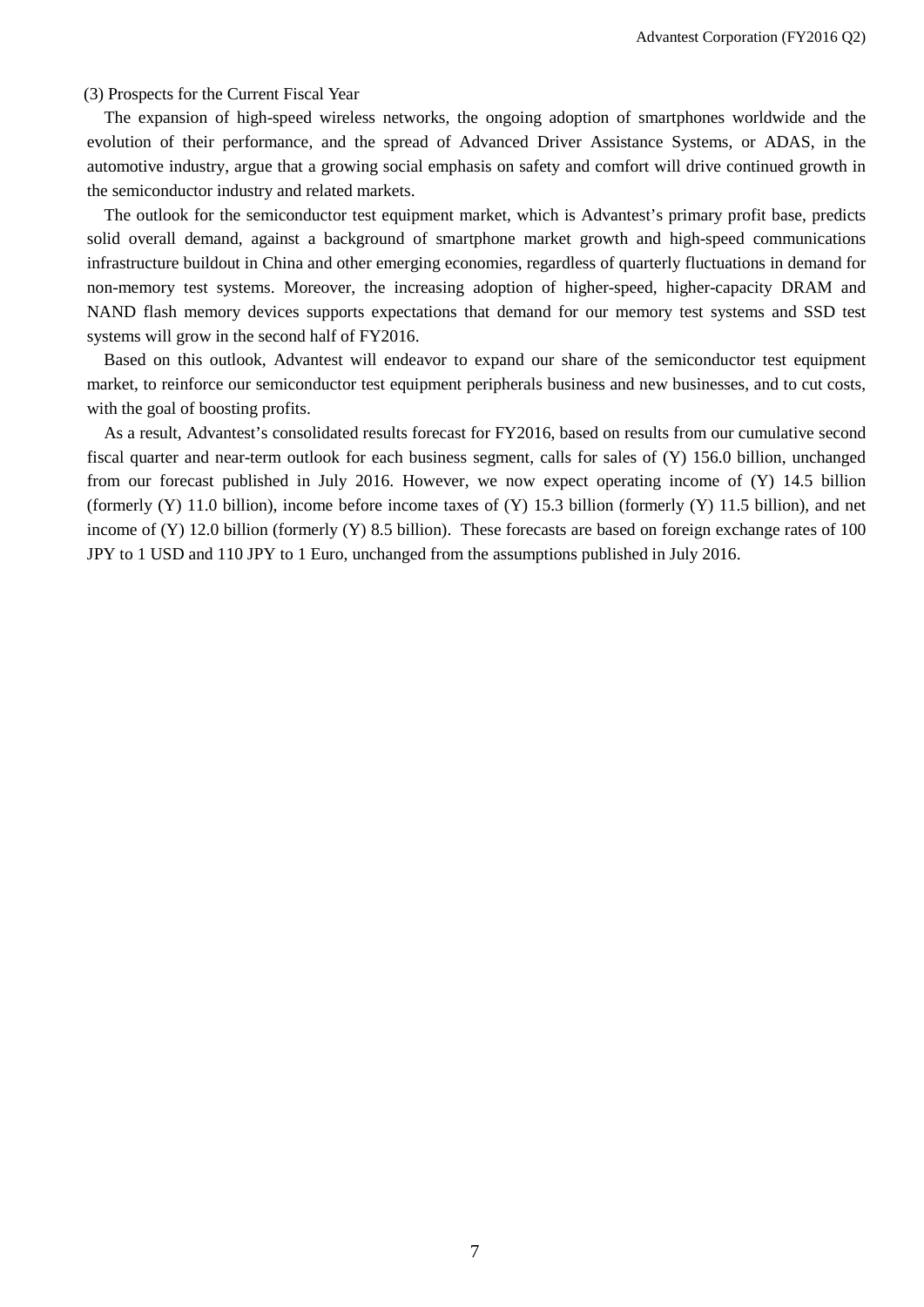# 2. Condensed Consolidated Financial Statements

(1) Condensed Consolidated Statements of Financial Position

|                                    |                         | Millions of Yen             |
|------------------------------------|-------------------------|-----------------------------|
|                                    | As of<br>March 31, 2016 | As of<br>September 30, 2016 |
| Assets                             |                         |                             |
| Current assets                     |                         |                             |
| Cash and cash equivalents          | 85,430                  | 95,090                      |
| Trade and other receivables        | 28,005                  | 18,990                      |
| Inventories                        | 33,912                  | 34,244                      |
| Other current assets               | 3,049                   | 3,075                       |
| Total current assets               | 150,396                 | 151,399                     |
| Non-current assets                 |                         |                             |
| Property, plant and equipment, net | 31,451                  | 30,270                      |
| Goodwill and intangible assets     | 16,726                  | 14,926                      |
| Other financial assets             | 3,542                   | 2,726                       |
| Deferred tax assets                | 8,038                   | 7,406                       |
| Other non-current assets           | 298                     | 289                         |
| Total non-current assets           | 60,055                  | 55,617                      |
| Total assets                       | 210,451                 | 207,016                     |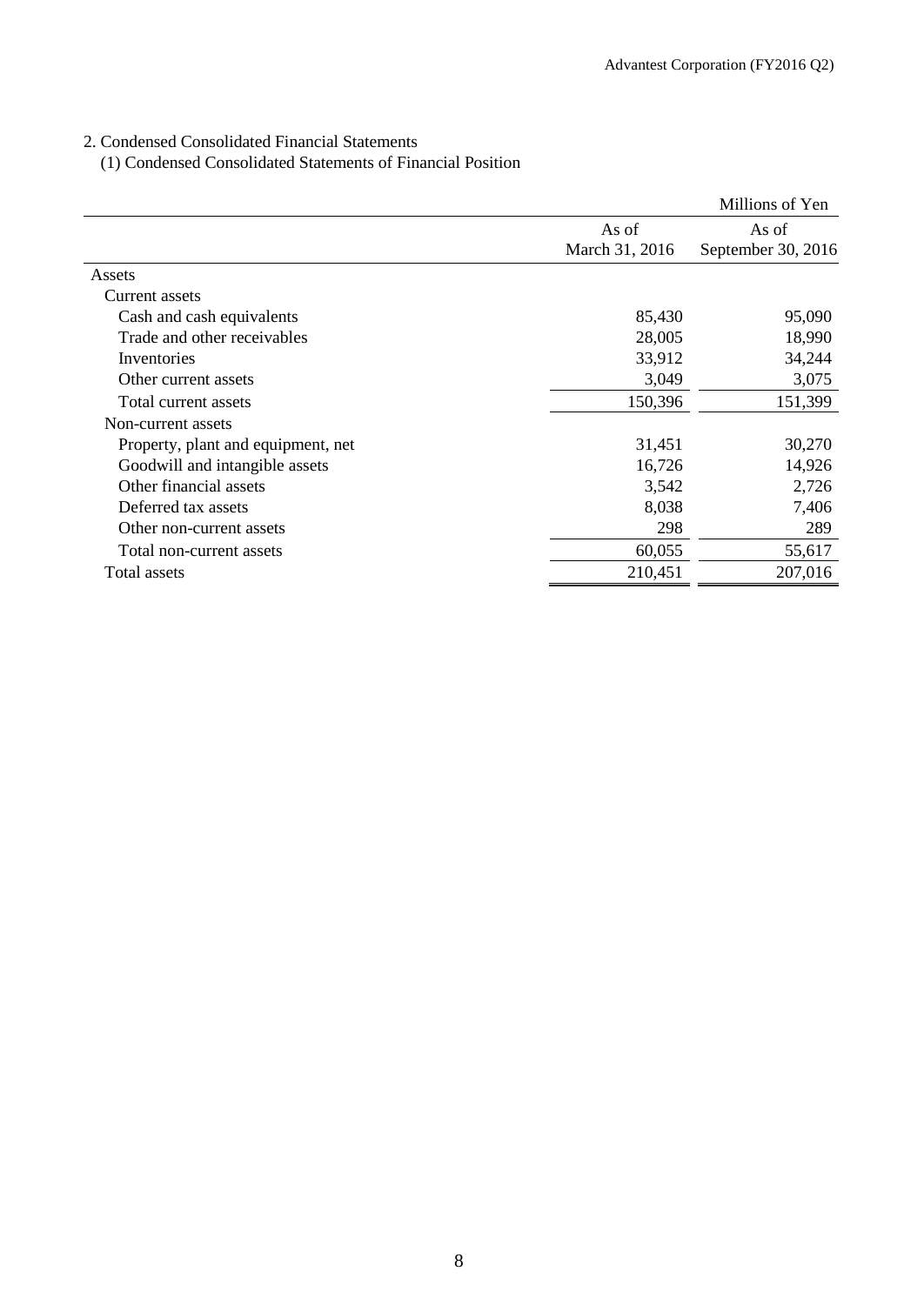|                                |                | Millions of Yen    |
|--------------------------------|----------------|--------------------|
|                                | As of          | As of              |
|                                | March 31, 2016 | September 30, 2016 |
| Liabilities and Equity         |                |                    |
| Liabilities                    |                |                    |
| <b>Current liabilities</b>     |                |                    |
| Trade and other payables       | 22,101         | 22,551             |
| <b>Bonds</b>                   |                | 15,000             |
| Income tax payables            | 1,548          | 2,224              |
| Provisions                     | 1,709          | 1,737              |
| Other financial liabilities    | 487            | 438                |
| Other current liabilities      | 3,589          | 3,621              |
| Total current liabilities      | 29,434         | 45,571             |
| Non-current liabilities        |                |                    |
| <b>Bonds</b>                   | 44,618         | 29,681             |
| Other financial liabilities    | 65             | 43                 |
| Retirement benefit liabilities | 41,076         | 40,539             |
| Deferred tax liabilities       | 358            | 228                |
| Other non-current liabilities  | 1,281          | 1,170              |
| Total non-current liabilities  | 87,398         | 71,661             |
| <b>Total liabilities</b>       | 116,832        | 117,232            |
| Equity                         |                |                    |
| Share capital                  | 32,363         | 32,363             |
| Share premium                  | 44,478         | 44,458             |
| Treasury shares                | (94, 585)      | (92, 466)          |
| Retained earnings              | 105,190        | 109,456            |
| Other components of equity     | 6,173          | (4,027)            |
| Total equity attributable to   | 93,619         |                    |
| owners of the parent           |                | 89,784             |
| Total equity                   | 93,619         | 89,784             |
| Total liabilities and equity   | 210,451        | 207,016            |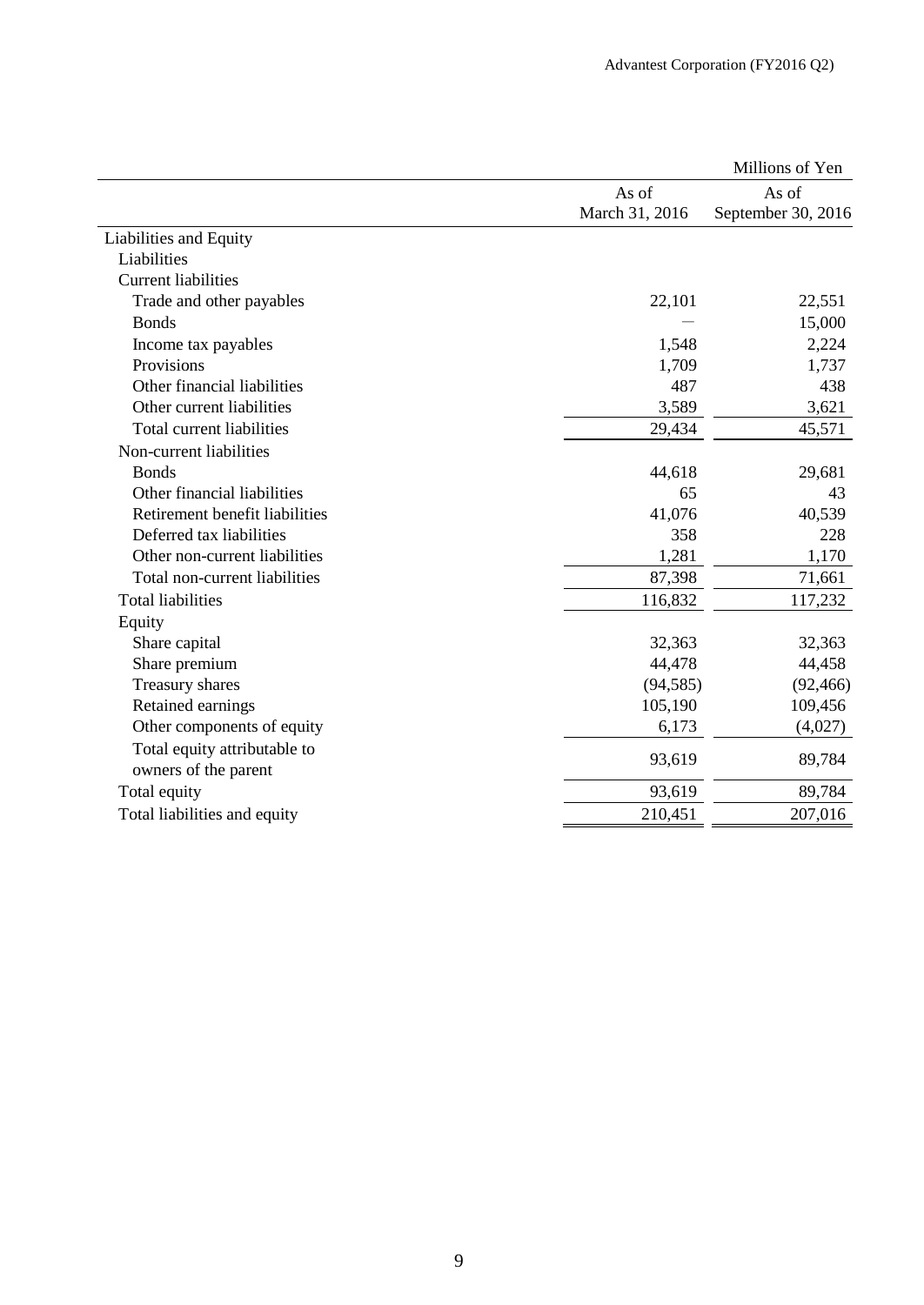# (2) Condensed Consolidated Statements of Profit or Loss and Condensed Consolidated Statements of Comprehensive Income

Condensed Consolidated Statements of Profit or Loss

|                                                 |                                        | Millions of Yen                        |
|-------------------------------------------------|----------------------------------------|----------------------------------------|
|                                                 | Six months ended<br>September 30, 2015 | Six months ended<br>September 30, 2016 |
| Net sales                                       | 86,347                                 | 76,195                                 |
| Cost of sales                                   | (40, 039)                              | (29, 850)                              |
| Gross profit                                    | 46,308                                 | 46,345                                 |
| Selling, general and<br>administrative expenses | (39,716)                               | (38, 128)                              |
| Other income                                    | 274                                    | 231                                    |
| Other expenses                                  | (189)                                  | (130)                                  |
| Operating income                                | 6,677                                  | 8,318                                  |
| Financial income                                | 154                                    | 908                                    |
| Financial expenses                              | (753)                                  | (111)                                  |
| Income before income taxes                      | 6,078                                  | 9,115                                  |
| Income taxes                                    | (3,101)                                | (1, 854)                               |
| Net income                                      | 2,977                                  | 7,261                                  |
| Net income attributable to:                     |                                        |                                        |
| Owners of the parent                            | 2,977                                  | 7,261                                  |
| Earnings per share:                             |                                        | Yen                                    |
| <b>Basic</b>                                    | 17.05                                  | 41.56                                  |
| Diluted                                         | 15.77                                  | 37.96                                  |
|                                                 |                                        |                                        |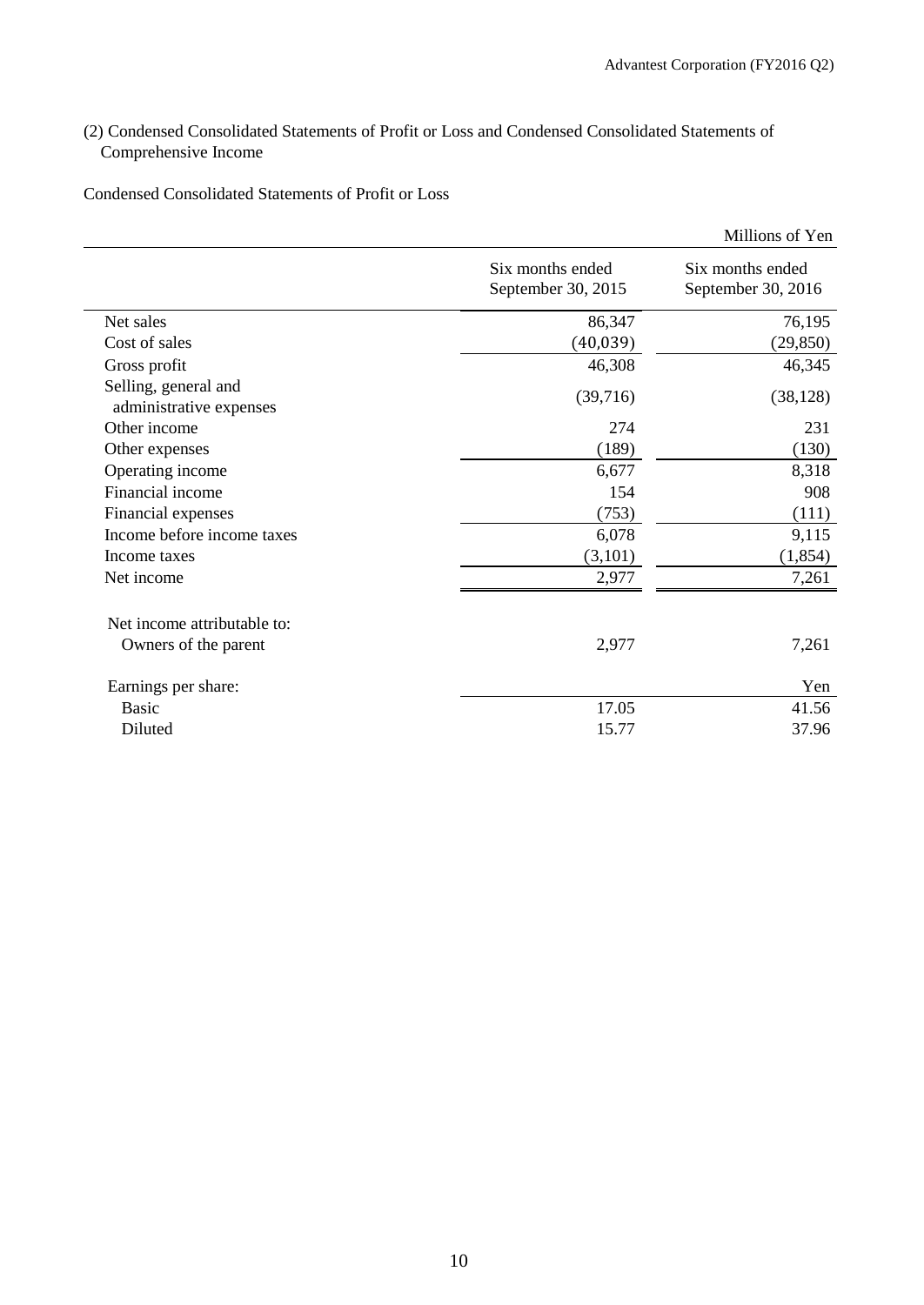|                                                 |                                          | Millions of Yen                          |
|-------------------------------------------------|------------------------------------------|------------------------------------------|
|                                                 | Three months ended<br>September 30, 2015 | Three months ended<br>September 30, 2016 |
| Net sales                                       | 46,181                                   | 35,526                                   |
| Cost of sales                                   | (22,011)                                 | (14, 459)                                |
| Gross profit                                    | 24,170                                   | 21,067                                   |
| Selling, general and<br>administrative expenses | (20,050)                                 | (18, 531)                                |
| Other income                                    | 170                                      | 93                                       |
| Other expenses                                  | (88)                                     | (49)                                     |
| Operating income                                | 4,202                                    | 2,580                                    |
| Financial income                                | 64                                       | 411                                      |
| Financial expenses                              | (718)                                    | (55)                                     |
| Income before income taxes                      | 3,548                                    | 2,936                                    |
| Income taxes                                    | (2,326)                                  | (650)                                    |
| Net income                                      | 1,222                                    | 2,286                                    |
| Net income attributable to:                     |                                          |                                          |
| Owners of the parent                            | 1,222                                    | 2,286                                    |
| Earnings per share:                             |                                          | Yen                                      |
| <b>Basic</b>                                    | 7.00                                     | 13.07                                    |
| Diluted                                         | 6.51                                     | 12.00                                    |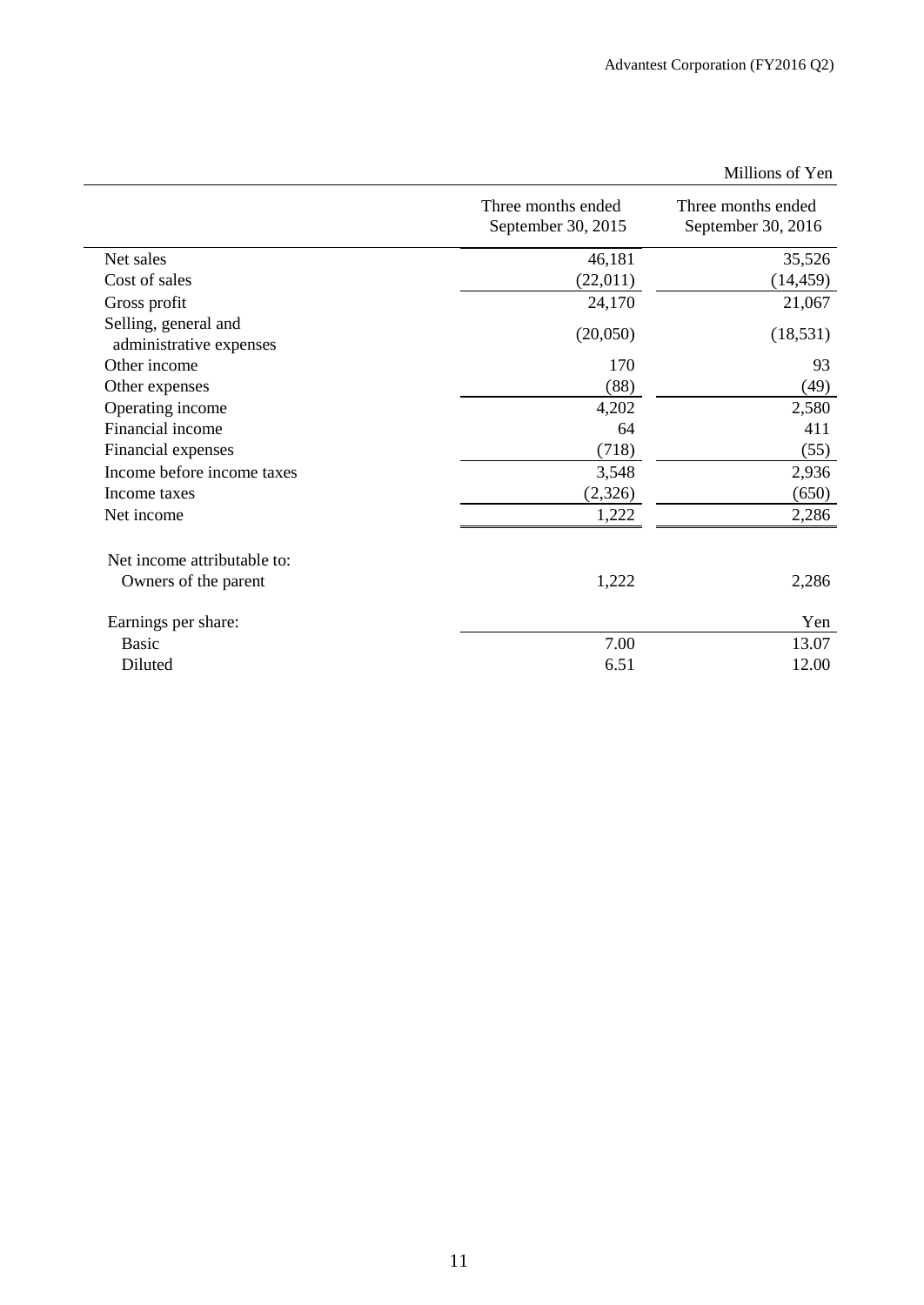# Condensed Consolidated Statements of Comprehensive Income

|                                                                  |                                        | Millions of Yen                        |
|------------------------------------------------------------------|----------------------------------------|----------------------------------------|
|                                                                  | Six months ended<br>September 30, 2015 | Six months ended<br>September 30, 2016 |
| Net income                                                       | 2,977                                  | 7,261                                  |
| Other comprehensive income                                       |                                        |                                        |
| Items that may be subsequently reclassified to profit or loss    |                                        |                                        |
| Exchange differences on translation of foreign operations        | (418)                                  | (10,013)                               |
| Net change in fair values of available-for-sale financial assets | (80)                                   | (187)                                  |
| Total other comprehensive income                                 | (498)                                  | (10,200)                               |
| Total comprehensive income for the period                        | 2,479                                  | (2,939)                                |
| Comprehensive income attributable to:                            |                                        |                                        |
| Owners of the parent                                             | 2,479                                  | (2,939)                                |

|                                                                  |                                          | Millions of Yen                          |
|------------------------------------------------------------------|------------------------------------------|------------------------------------------|
|                                                                  | Three months ended<br>September 30, 2015 | Three months ended<br>September 30, 2016 |
| Net income                                                       | 1,222                                    | 2,286                                    |
| Other comprehensive income                                       |                                          |                                          |
| Items that may be subsequently reclassified to profit or loss    |                                          |                                          |
| Exchange differences on translation of foreign operations        | (3,040)                                  | (1,111)                                  |
| Net change in fair values of available-for-sale financial assets | (418)                                    | (75)                                     |
| Total other comprehensive income                                 | (3, 458)                                 | (1,186)                                  |
| Total comprehensive income for the period                        | (2,236)                                  | 1,100                                    |
| Comprehensive income attributable to:                            |                                          |                                          |
| Owners of the parent                                             | (2,236)                                  | 1,100                                    |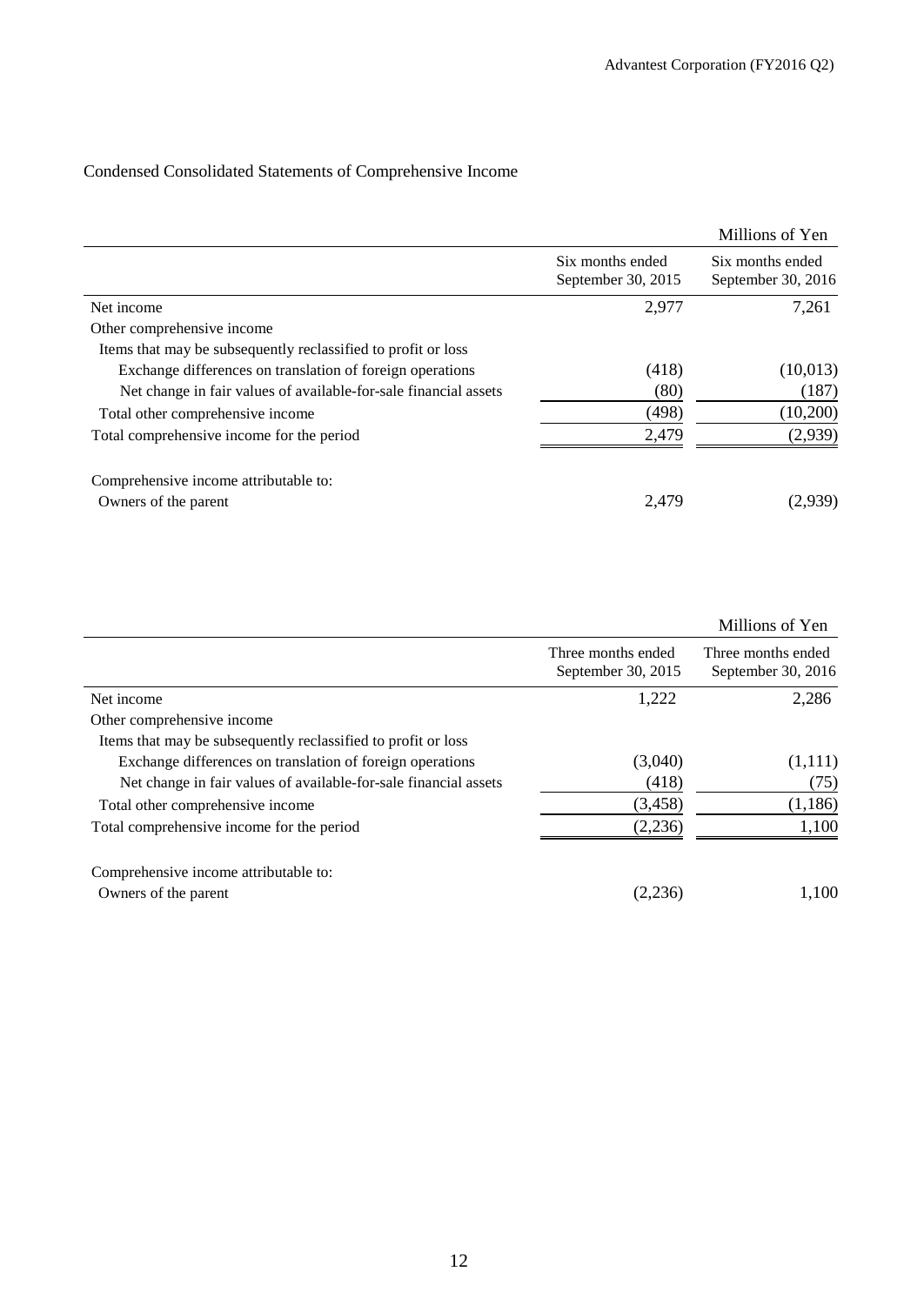# (3) Condensed Consolidated Statements of Changes in Equity

Six months ended September 30, 2015

| Millions of Yen                             |                  |                    |                      |                                      |                  |                  |
|---------------------------------------------|------------------|--------------------|----------------------|--------------------------------------|------------------|------------------|
| Equity attributable to owners of the parent |                  |                    |                      |                                      |                  |                  |
| Share<br>capital                            | Share<br>premium | Treasury<br>shares | Retained<br>earnings | Other<br>compone<br>nts of<br>equity | Total            | Total<br>Equity  |
| 32,363                                      | 44,487           | (94, 686)          | 106,916<br>2,977     | 12,730                               | 101,810<br>2,977 | 101,810<br>2,977 |
|                                             |                  |                    |                      | (498)                                | (498)            | (498)            |
|                                             |                  |                    | 2,977                | (498)                                | 2,479            | 2,479            |
|                                             |                  | (1)                |                      |                                      | (1)              | (1)              |
|                                             | (9)              | 102                | (60)                 |                                      | 33               | 33               |
|                                             |                  |                    | (1,745)              |                                      | (1,745)          | (1,745)          |
|                                             | (9)              | 101                | (1,805)              |                                      | (1,713)          | (1,713)          |
| 32,363                                      | 44,478           | (94, 585)          | 108,088              | 12,232                               | 102,576          | 102,576          |
|                                             |                  |                    |                      |                                      |                  |                  |

Six months ended September 30, 2016

|                                              |                                             |                  |                    |                      |                                      |          | Millions of Yen  |
|----------------------------------------------|---------------------------------------------|------------------|--------------------|----------------------|--------------------------------------|----------|------------------|
|                                              | Equity attributable to owners of the parent |                  |                    |                      |                                      |          |                  |
|                                              | Share<br>capital                            | Share<br>premium | Treasury<br>shares | Retained<br>earnings | Other<br>compone<br>nts of<br>equity | Total    | Total<br>Equity  |
| Balance at April 1,2016                      | 32,363                                      | 44,478           | (94, 585)          | 105,190              | 6,173                                | 93,619   | 93,619           |
| Net income                                   |                                             |                  |                    | 7,261                |                                      | 7,261    | 7,261            |
| Other comprehensive<br>income                |                                             |                  |                    |                      | (10,200)                             | (10,200) | (10,200)         |
| Total comprehensive income<br>for the period |                                             |                  |                    | 7,261                | (10,200)                             | (2,939)  | (2,939)          |
| Purchase of treasury shares                  |                                             |                  | $\theta$           |                      |                                      | $\Omega$ | $\boldsymbol{0}$ |
| Disposal of treasury shares                  |                                             | (195)            | 2,119              | (1,249)              |                                      | 675      | 675              |
| Dividends                                    |                                             |                  |                    | (1,746)              |                                      | (1,746)  | (1,746)          |
| Share-based payments                         |                                             | 175              |                    |                      |                                      | 175      | 175              |
| Total transactions with the<br>owners        |                                             | (20)             | 2,119              | (2,995)              |                                      | (896)    | (896)            |
| Balance at September 30,2016                 | 32,363                                      | 44,458           | (92, 466)          | 109,456              | (4,027)                              | 89,784   | 89,784           |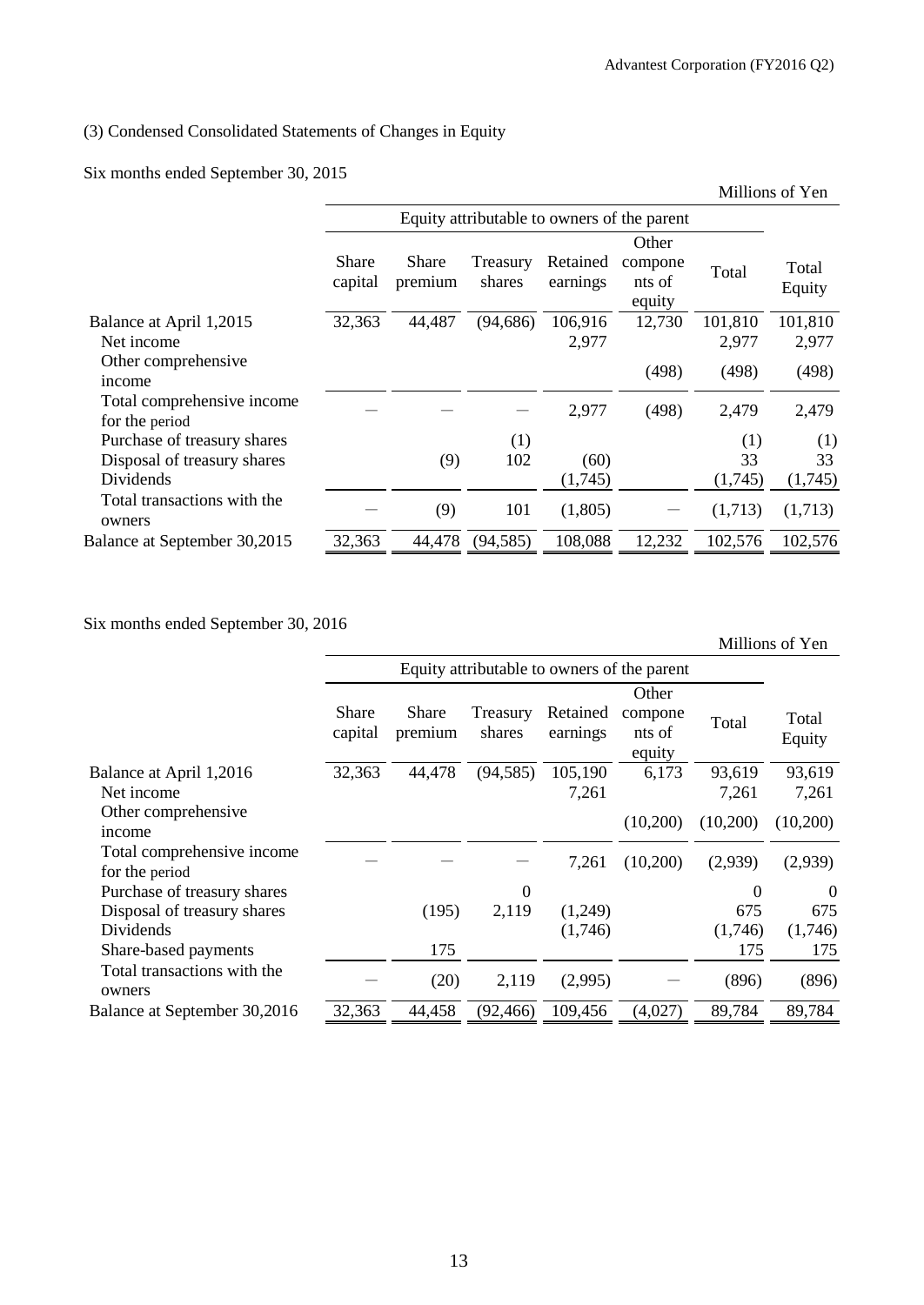(4)Condensed Consolidated Statements of Cash Flows

|                                                                  |                    | Millions of Yen    |
|------------------------------------------------------------------|--------------------|--------------------|
|                                                                  | Six months ended   | Six months ended   |
|                                                                  | September 30, 2015 | September 30, 2016 |
|                                                                  |                    |                    |
| Cash flows from operating activities:                            |                    |                    |
| Income before income taxes                                       | 6,078              | 9,115              |
| Adjustments to reconcile income before income taxes              |                    |                    |
| to net cash provided by (used in) operating activities:          |                    |                    |
| Depreciation and amortization                                    | 2,582              | 2,351              |
| Gain on sales of available-for-sale financial assets             |                    | (226)              |
| Changes in assets and liabilities:                               |                    |                    |
| Trade and other receivables                                      | 998                | 7,979              |
| Inventories                                                      | 1,208              | (1,160)            |
| Trade and other payables                                         | (5,644)            | 1,067              |
| Warranty provisions                                              | 93                 | 32                 |
| Retirement benefit liabilities                                   | 978                | 941                |
| Other                                                            | (2,410)            | 256                |
| Subtotal                                                         | 3,883              | 20,355             |
| Interest and dividends received                                  | 156                | 167                |
| Interest paid                                                    | (70)               | (112)              |
| Income taxes paid                                                | (2,490)            | (2,166)            |
| Net cash provided by (used in) operating activities              | 1,479              | 18,244             |
| Cash flows from investing activities:                            |                    |                    |
| Proceeds from sale of available-for-sale financial assets        |                    | 626                |
| Purchases of property, plant and equipment                       | (1, 365)           | (1,972)            |
| Purchases of intangible assets                                   | (256)              | (225)              |
| Other                                                            | 204                | 131                |
| Net cash provided by (used in) investing activities              | (1, 417)           | (1,440)            |
| Cash flows from financing activities:                            |                    |                    |
| Proceeds from disposal of treasury shares                        | 33                 | 675                |
| Redemption of bonds                                              | (10,000)           |                    |
| Dividends paid                                                   | (1,742)            | (1,743)            |
| Other                                                            |                    |                    |
|                                                                  | (38)               | (32)               |
| Net cash provided by (used in) financing activities              | (11, 747)          | (1,100)            |
| Net effect of exchange rate changes on cash and cash equivalents | 617                | (6,044)            |
| Net change in cash and cash equivalents                          | (11,068)           | 9,660              |
| Cash and cash equivalents at beginning of period                 | 97,574             | 85,430             |
| Cash and cash equivalents at end of period                       | 86,506             | 95,090             |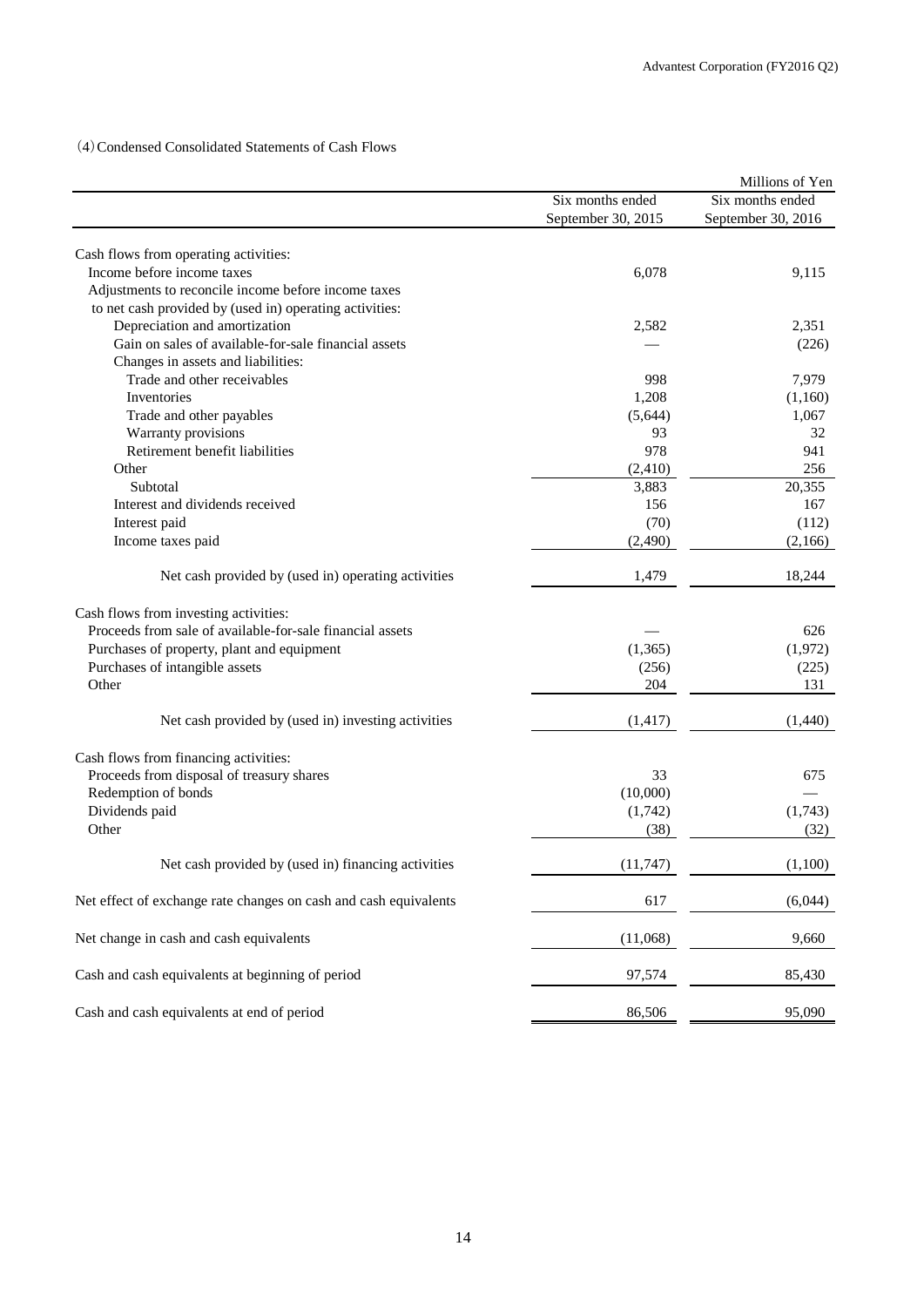# (5) Notes to the Condensed Consolidated Financial Statements

# (Notes on Going Concern): None

## (Segment Information)

## Six months ended September 30, 2015 Millions of Yen

| $\mu$ a months chucu beptember 50, 2015                                                        |                                                                         |                                           |                                    |                              | THILIOUS OF FOR |
|------------------------------------------------------------------------------------------------|-------------------------------------------------------------------------|-------------------------------------------|------------------------------------|------------------------------|-----------------|
|                                                                                                | Semiconductor<br>and Component<br><b>Test System</b><br><b>Business</b> | Mechatronics<br>System<br><b>Business</b> | Services.<br>Support and<br>Others | Elimination<br>and Corporate | Consolidated    |
| Net sales                                                                                      |                                                                         |                                           |                                    |                              |                 |
| Net sales to unaffiliated customers                                                            | 50,948                                                                  | 20,158                                    | 15,241                             |                              | 86,347          |
| Inter-segment sales                                                                            | 24                                                                      |                                           |                                    | (24)                         |                 |
| Total                                                                                          | 50,972                                                                  | 20,158                                    | 15,241                             | (24)                         | 86,347          |
| Segment income (loss)<br>(operating income (loss) before share<br>option compensation expense) | 2,774                                                                   | 4,228                                     | 2,416                              | (2,741)                      | 6,677           |
| Adjustment:<br>Share option compensation expense                                               |                                                                         |                                           |                                    |                              |                 |
| Operating income                                                                               |                                                                         |                                           |                                    |                              | 6,677           |
| Financial income                                                                               |                                                                         |                                           |                                    |                              | 154             |
| Financial expenses                                                                             |                                                                         |                                           |                                    |                              | (753)           |
| Income before income taxes                                                                     |                                                                         |                                           |                                    |                              | 6,078           |

# Six months ended September 30, 2016 Millions of Yen

|                                                                                                | Semiconductor<br>and Component<br><b>Test System</b><br><b>Business</b> | Mechatronics<br>System<br><b>Business</b> | Services,<br>Support and<br><b>Others</b> | Elimination<br>and Corporate | Consolidated |
|------------------------------------------------------------------------------------------------|-------------------------------------------------------------------------|-------------------------------------------|-------------------------------------------|------------------------------|--------------|
| Net sales                                                                                      |                                                                         |                                           |                                           |                              |              |
| Net sales to unaffiliated customers                                                            | 51,334                                                                  | 10,857                                    | 14,004                                    |                              | 76,195       |
| Inter-segment sales                                                                            | 4                                                                       | 34                                        |                                           | (38)                         |              |
| Total                                                                                          | 51,338                                                                  | 10,891                                    | 14,004                                    | (38)                         | 76,195       |
| Segment income (loss)<br>(operating income (loss) before share<br>option compensation expense) | 11,507                                                                  | (1, 410)                                  | 1,594                                     | (3,198)                      | 8,493        |
| Adjustment:<br>Share option compensation expense                                               |                                                                         |                                           |                                           |                              | (175)        |
| Operating income                                                                               |                                                                         |                                           |                                           |                              | 8,318        |
| Financial income                                                                               |                                                                         |                                           |                                           |                              | 908          |
| Financial expenses                                                                             |                                                                         |                                           |                                           |                              | (111)        |
| Income before income taxes                                                                     |                                                                         |                                           |                                           |                              | 9,115        |